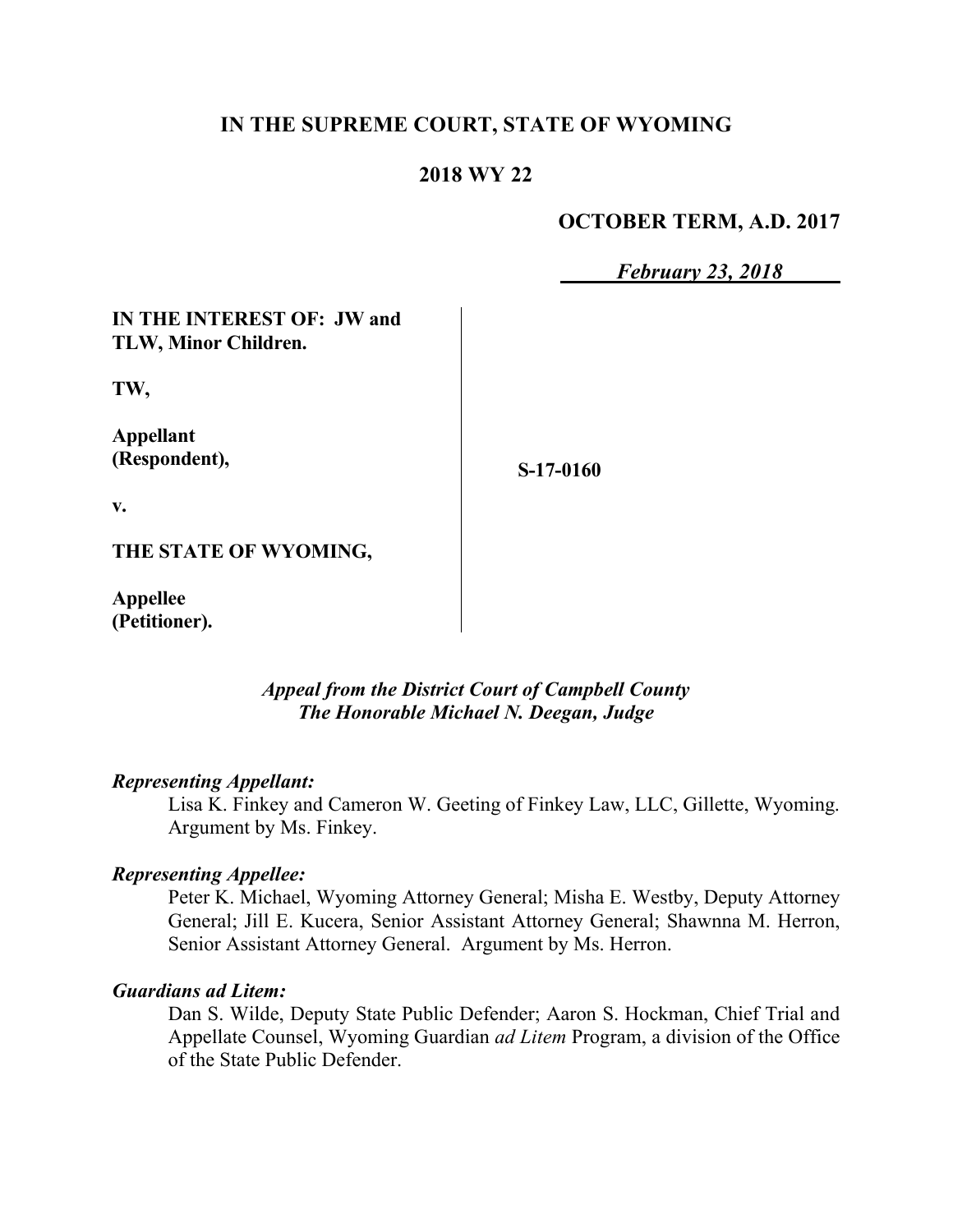*Before BURKE, C.J., and HILL\*, DAVIS, FOX, and KAUTZ, JJ.*

*\*Justice Hill retired from judicial office effective February 17, 2018, and pursuant to Article 5, § 5 of the Wyoming Constitution and Wyo. Stat. Ann. § 5-1-106(f) (Lexis Nexis 2017), he was reassigned to act on this matter on February 20, 2018.*

**NOTICE: This opinion is subject to formal revision before publication in Pacific Reporter Third. Readers are requested to notify the Clerk of the Supreme Court, Supreme Court Building, Cheyenne, Wyoming 82002, of any typographical or other formal errors so that correction may be made before final publication in the permanent volume.**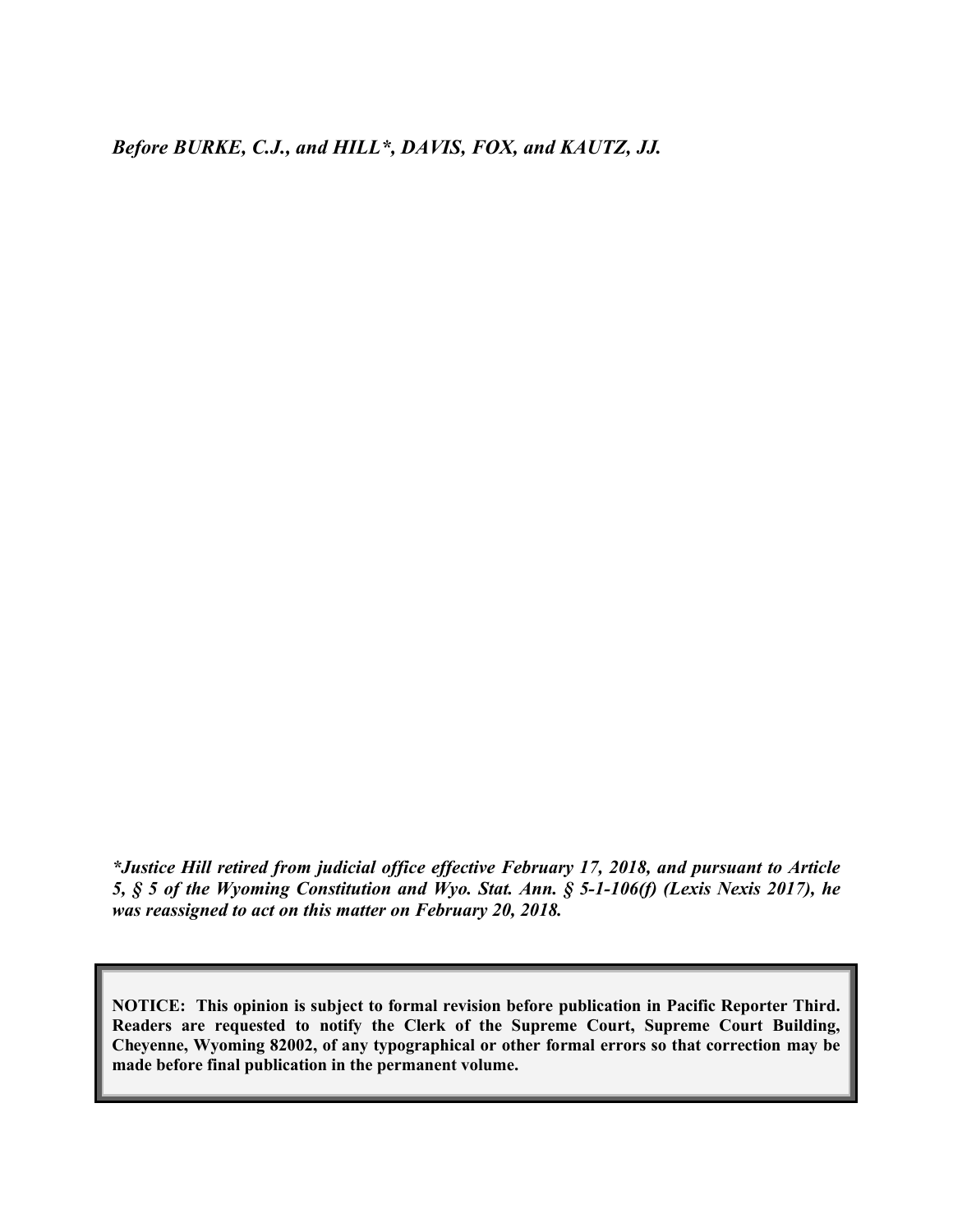**DAVIS**, Justice.

[¶1] TW is the father of two boys, JW and TLW, who were five and three years old when the State of Wyoming filed a juvenile court petition alleging that they had been neglected. He appeals from the court's order altering the plan for permanent placement of the boys from reunification of the family to termination of his parental rights and adoption. We affirm.

#### **ISSUE**

[¶2] TW raises a single issue that we slightly restate as follows:

Did the juvenile court abuse its discretion when it determined that the Wyoming Department of Family Services (DFS) made reasonable but unsuccessful efforts to reunify the family, and that the permanency plan for the children should accordingly be changed to adoption?

# **FACTS**

[¶3] On January 28, 2015, the State filed a neglect petition. It alleged that in late December of 2014 the mother of the boys, and of a one-year old girl with a different father, was suspected of using methamphetamine. She was also homeless, and had left the boys with TW's family in the hope that she could retrieve them after she got back on her feet. The daughter was left with her father and Mother's sister. At that time, the boys also needed medical treatment for a severe case of impetigo.

[¶4] Approximately eight months earlier, reports to DFS indicated that Mother was smoking marijuana and not providing the children adequate medical or general care. She was largely uncooperative with DFS's investigation, and for a period beginning in late October of 2014, the agency could not locate her.<sup>1</sup>

[¶5] On August 21, 2015, the State filed an amended neglect petition. It alleged that the three children had been placed in DFS custody in Gillette, that the girl was residing with Mother's maternal aunt, and that the boys were in foster care. The allegations of neglect against Mother remained the same, but the amended petition further asserted that she abandoned the children in January and had failed to respond to requests to become involved in the neglect action. The petition also alleged for the first time that TW had neglected his two sons because his incarceration or detention in the Wyoming penal

<sup>&</sup>lt;sup>1</sup> Well into 2015, Mother could not be served because her whereabouts were unknown, and the State believed she had left Wyoming.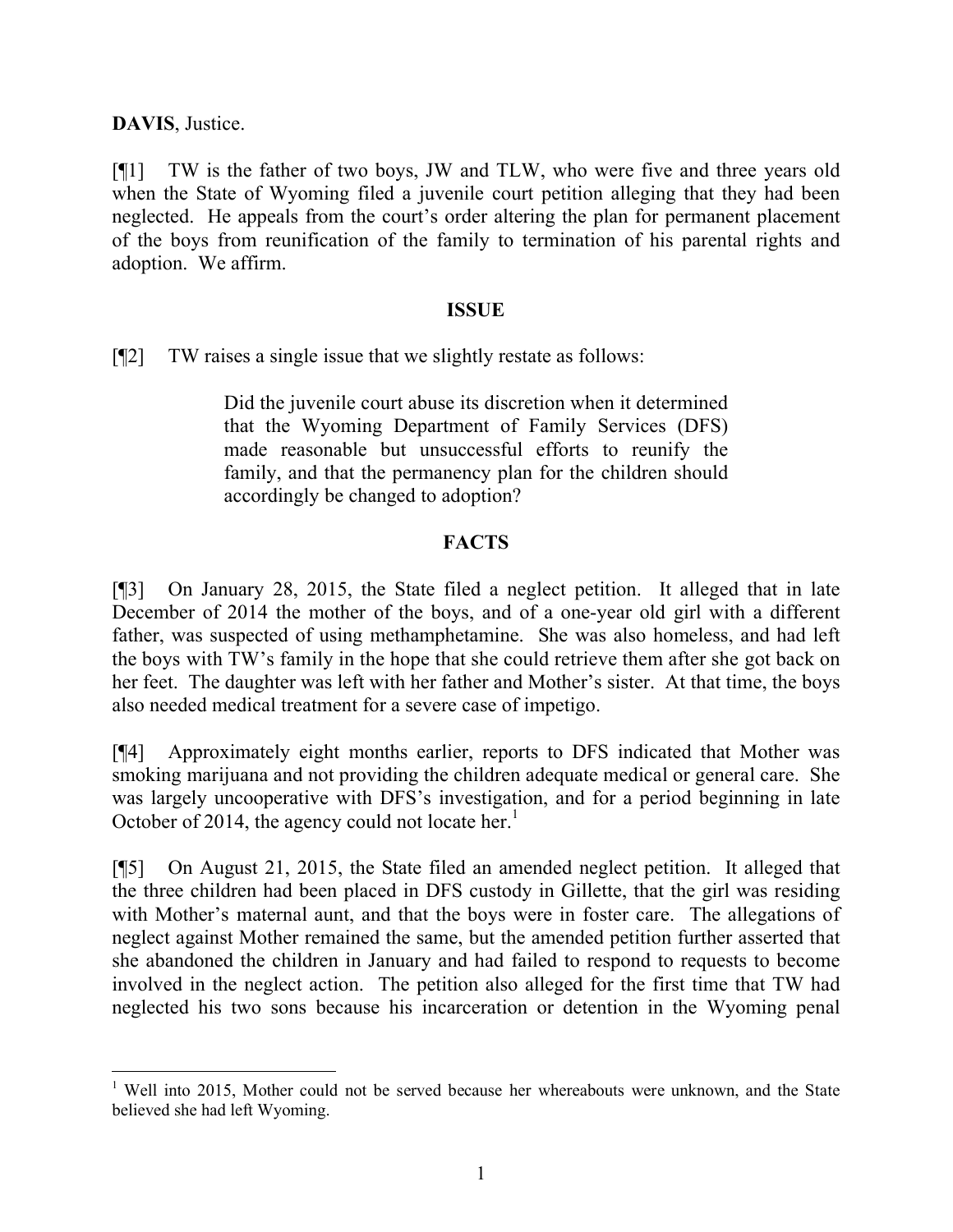system made him unable to provide them with the care necessary for their well-being. At that time, he resided at a community corrections facility in Casper as a felony parolee.

[¶6] TW was ordered to come before the juvenile court for an initial appearance and "such other proceedings as are proper" on September 24, 2015. Mother participated in that hearing by telephone, but TW did not appear.<sup>2</sup>

[¶7] TW apparently did not attend the initial appearance because he escaped from detention at the Casper facility the day before the hearing, and a day after his sons visited him there. He remained at large until approximately December 16, 2015, when he was arrested in Gillette for reckless endangerment, attempting to elude officers, and leaving the scene of an accident.

[¶8] A week later, TW had his initial appearance before the juvenile court, and on January 15, 2016, the court issued an order relating to that hearing. It required TW to comply with all terms and conditions of DFS's case plan.<sup>3</sup>

[¶9] Following a trial of the neglect allegations on February 26, 2016, the court determined that TW and Mother had neglected their two sons, and it set a dispositional hearing for April 28, 2016. TW appealed from the court's order adjudicating that he neglected the children.<sup>4</sup>

[¶10] Approximately two weeks after the dispositional hearing, the juvenile court issued an order of disposition. The court concluded that although DFS had made reasonable efforts to reunify the boys with their family, a return to the family home was not in their best interest.<sup>5</sup> With respect to TW, the court allowed his children to visit him at DFS's discretion, and to the extent the circumstances of his incarceration permitted. He was to complete substance abuse and psychological evaluations, sign releases of information to DFS, and follow all recommendations from the evaluations. The court also required him to complete parenting classes if they were available at the facility where he was being held.

[¶11] The court held a permanency hearing on June 3, 2016. Although the State sought a change in the permanency plan to termination of TW's parental rights and adoption, the court found that DFS had not made reasonable efforts toward reunification of TW with

l

<sup>&</sup>lt;sup>2</sup> DFS caseworker Dena Knox advised the court that she had informed TW about the hearing by telephone and had e-mailed a copy of the court's order to appear to TW's case manager at the Casper corrections facility.

<sup>&</sup>lt;sup>3</sup> Counsel was appointed for him on December 28, 2015.

<sup>4</sup> This Court affirmed the adjudication of neglect in *TW v. State*, 2017 WY 26, 390 P.3d 357 (Wyo. 2017).

<sup>&</sup>lt;sup>5</sup> Such a return was in fact impossible. Neither parent had a home, Mother was somewhere in another state and had not responded to attempts by DFS or her attorney to contact her, and TW was incarcerated and facing new felony charges.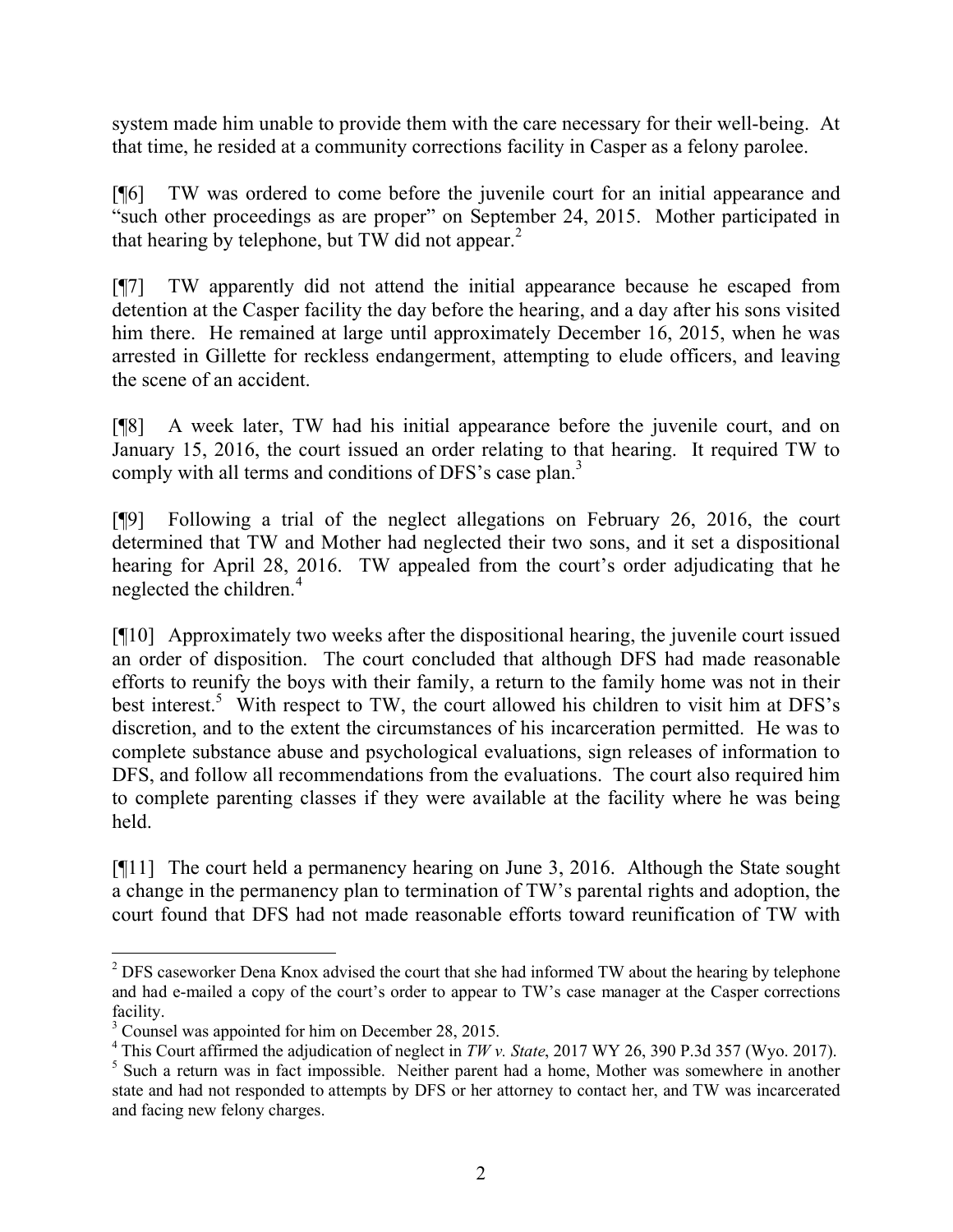his boys, and that the services provided to him up to that point were not accessible, available, or appropriate. However, the juvenile court concluded those failings were attributable to TW's incarceration. It noted that DFS believed it had exhausted all reasonable efforts, but it nevertheless concluded that the permanency plan would remain reunification with TW.

[¶12] Between TW's initial appearance on December 23, 2015 and the June 3, 2016 permanency hearing, TW spent time in penal facilities in both Gillette and Casper because he was facing new criminal prosecutions in both jurisdictions. These circumstances inhibited efforts by his DFS caseworker to work with him to formulate a plan for the provision of services that might lead to reunification. Some of those services, TW asserted, were not available in Gillette, while he preferred to put off others until he was returned to Casper, where he was facing parole revocation and a potential sentence of up to ten years on an escape charge. $6$  He ultimately received a sentence of not less than two and not more than three years on the escape charge.

[ $[13]$  On March 28, 2017, the juvenile court held a second permanency hearing.<sup>7</sup> In the interim, TW's circumstances changed considerably. Although he was briefly transferred to Casper, he was then sent to the Wyoming State Penitentiary in Rawlins. Penitentiary officials estimated that he would remain there on his escape sentence until, at the earliest, some unspecified time in 2018.

[¶14] While at WSP, TW was placed in "lockdown" for violating prison rules shortly before a prearranged visit with his young sons. Consequently, they were only allowed an intimidating visit through a glass barrier. Throughout his stay in Rawlins, his efforts to communicate with the boys were haphazard and irregular.

[¶15] TW also balked at taking advantage of the rehabilitative services available to him at the penitentiary. Most services that DFS would have provided to him if he had not been incarcerated could have been provided by the Department of Corrections while he was at the penitentiary through coordination between his DFS and prison caseworkers. Although live parenting classes were not available at the prison, DFS arranged for him to complete those through the mail, and sent him written materials to pursue that end. However, he never enrolled in any substance abuse or mental health programs that were available to him, and he declined to undergo any substance abuse or psychological evaluations unless DFS paid for them. Moreover, he claimed that mental health issues, about which he had previously complained, suddenly were no longer problematic.

l

<sup>&</sup>lt;sup>6</sup> TW has little education or work experience and has been incarcerated for most of the lives of his sons.

<sup>&</sup>lt;sup>7</sup> Under Wyo. Stat. Ann. § 14-3-431(d) (LexisNexis 2017), such a hearing must be held within twelve months of removing a child from the parents' home, and thereafter at no longer than 12-month intervals.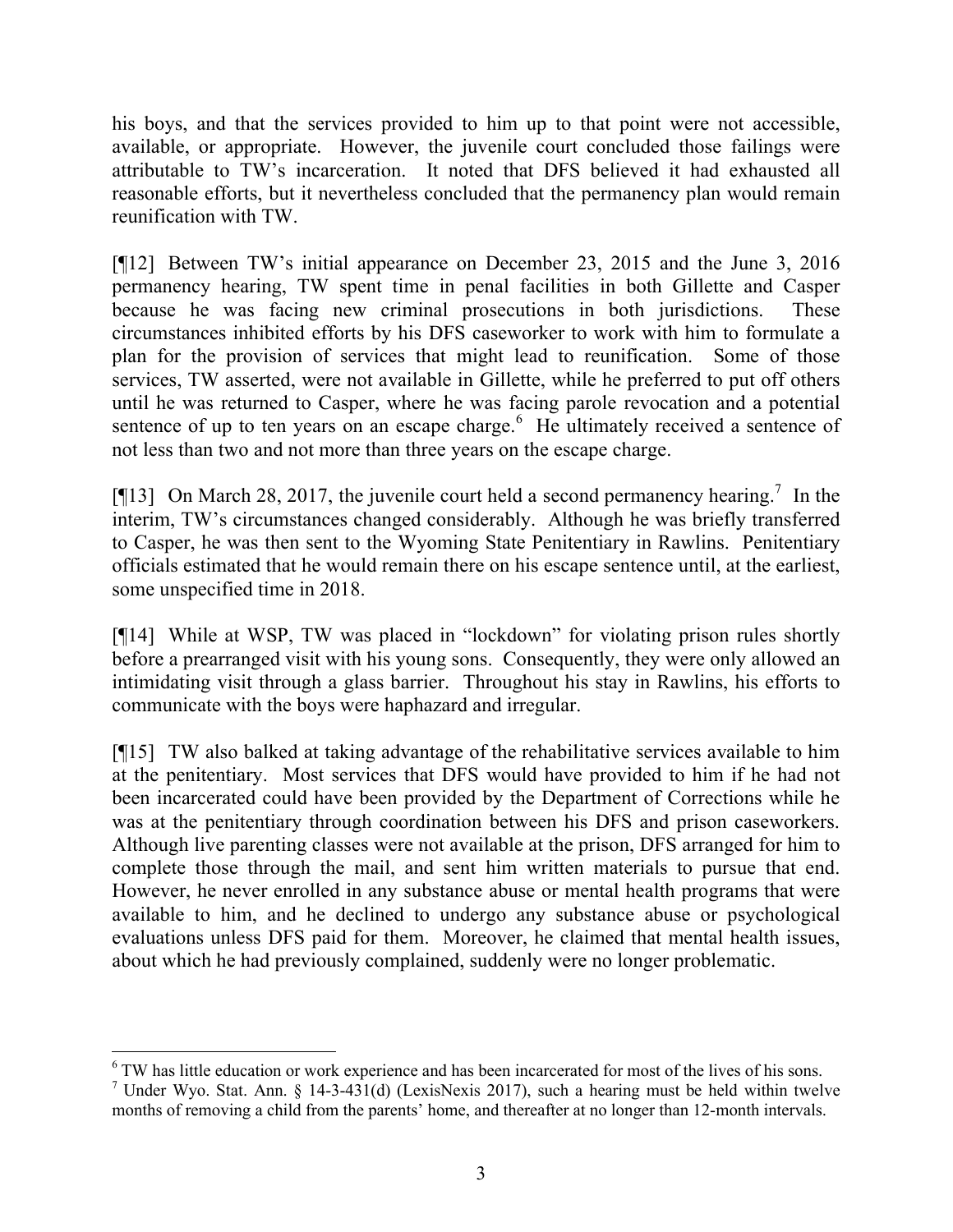[¶16] After reviewing these developments at the second permanency hearing, at which the State again sought termination of his parental rights leading up to adoption, the juvenile court noted that TW's persistent history of criminality had prevented him from ever having much of a relationship with his children, and that it was now the sole reason for any difficulties faced in fostering such a relationship and providing him with the services that might assist him in that endeavor. The court concluded that, given the circumstances he had created, DFS had exerted reasonable efforts and done its "level best" to make it possible for the boys to be eventually returned to his custody.

[¶17] On the other hand, the court saw no sign that TW had taken any responsibility for pursuing opportunities for services and communication that were accessible and available to him at the penitentiary. Rather, he wanted to place all that responsibility on DFS, though he even had failed to sign a release allowing DFS to monitor his progress on his case plan by contacting his prison case worker. The court consequently adopted the recommendation of the multidisciplinary team to change the permanency plan to one directed toward termination of parental rights and adoption. Nevertheless, it ordered DFS to continue to make reasonable efforts to keep TW "in the loop" with respect to his sons.

[¶18] The court memorialized that decision in an order dated April 27, 2017. TW timely perfected an appeal from that order.

### **DISCUSSION**

[¶19] In order to change a permanency plan from one aimed at family reunification to one directed toward adoption, the DFS must show that it made reasonable efforts to achieve reunification without success. *See generally* Wyo. Stat. Ann. §§ 14-3-431(c), (d), (k); § 14-3-440 (LexisNexis 2017). TW alleges that the court abused its discretion in finding that DFS made adequate efforts to reunify him with his sons.

[¶20] We review such decisions under the abuse of discretion standard, which looks to the reasonableness of the court's determination and whether it was supported by a preponderance of the evidence. In analyzing the sufficiency of that evidence, we defer to the juvenile court's judgment, examining all evidence in the light most favorable to the State and resolving all evidentiary conflicts in its favor. We assume all of its evidence is true and disregard any contrary proof adduced by the parent challenging the juvenile court's decision. *KC v. State*, 2015 WY 73, ¶¶ 18, 25, 351 P.3d 236, 242, 243 (Wyo. 2015); *In re RE*, 2011 WY 170, ¶¶ 9-12, 267 P.3d 1092, 1095-96 (Wyo. 2011).

[¶21] DFS has a statutory responsibility to make reasonable efforts to reunify children with their parents. However, in assessing the reasonableness of its efforts in other cases, this Court has observed that there is a limit to what courts can require in the absence of parental cooperation. Without that cooperation, continuing efforts to rehabilitate the parent become not only unreasonable, but contrary to a child's best interest at some point.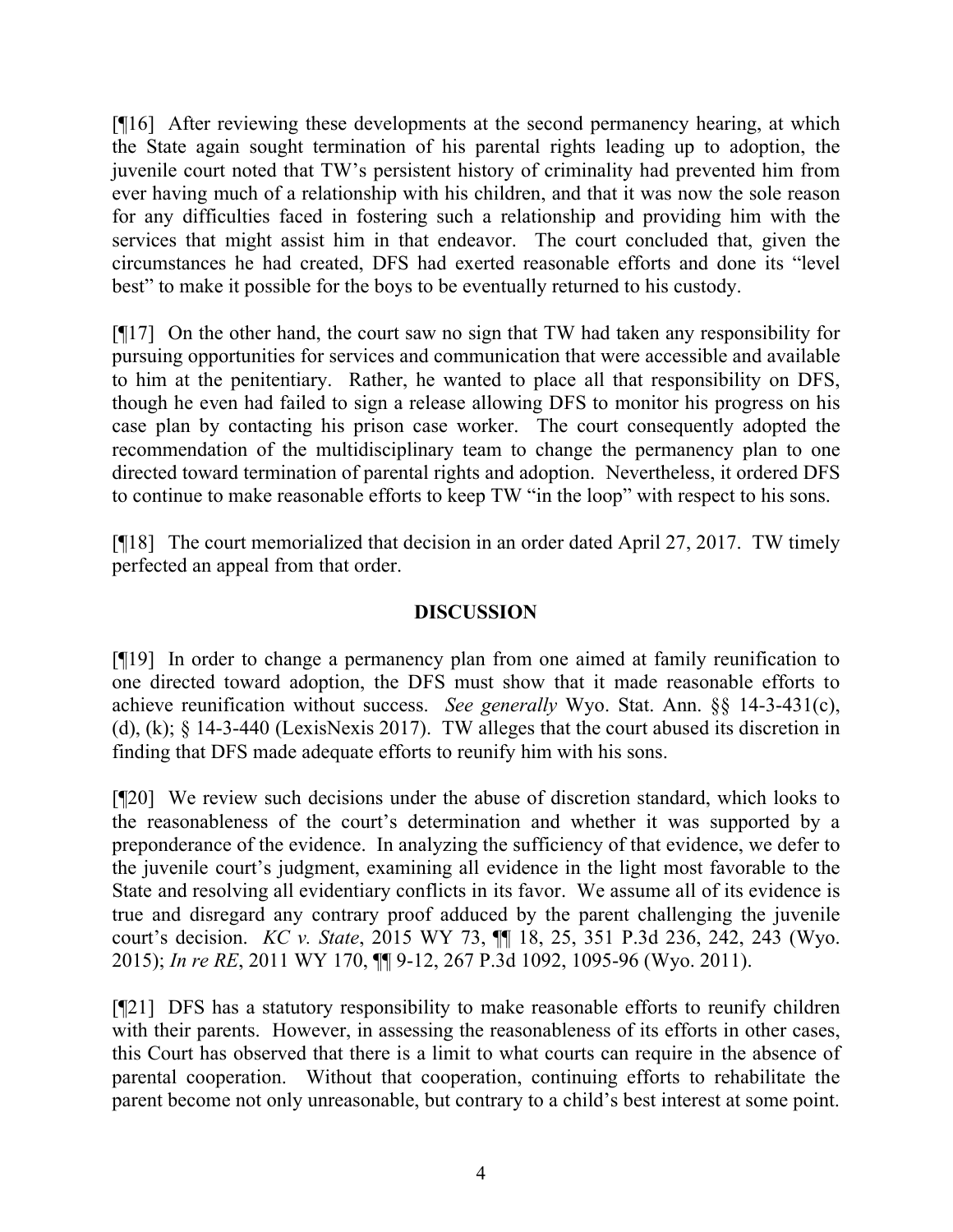A parent's failure to take advantage of available services, $\delta$  or to meaningfully participate in a case plan developed by DFS with his input, is persuasive evidence that reasonable rehabilitative efforts have been unsuccessful. *SD v. Carbon Cty. Dep't of Family Servs.*, 2002 WY 168, ¶ 23, 57 P.3d 1235, 1241 (Wyo. 2002). More particularly, we have held that when a parent is identified as potentially having psychological issues or needs that may adversely affect the likely success of reunification, he must take a proactive role in addressing those issues or needs, and he must do his part by completing the task of obtaining a psychological evaluation. *CP v. State, Dep't of Family Servs.*, 2009 WY 73, ¶ 28, 208 P.3d 614, 620 (Wyo. 2009).

[¶22] Revisiting the facts we have already stated in light of these standards shows that the juvenile court acted well within its discretion. When the neglect petition was filed, TW resided in a pre-parole release facility in Casper. By the time the petition was amended seven months later to include him, he apparently had been paroled to a community corrections facility, also in Casper. Approximately a month after that, on September 22, 2015, DFS had the two boys transported from Gillette to Casper to visit him. The next day he escaped and consequently did not attend his initial appearance in the neglect case on September 24.

[¶23] After his capture in mid-December in Gillette, he was charged there with three new offenses, and he was charged in Casper with felony escape. As already noted, a week after his capture, he had his initial appearance, and eventually the juvenile court set a permanency hearing for June 3, 2016.

[¶24] Several orders issued in the interim required TW to comply with his DFS case plan, to complete parenting classes if available, to complete substance abuse and psychological evaluations, and to sign releases so that DFS could obtain progress information from any penal authorities holding him. During that time, TW spent time in penal facilities in both Gillette and Casper because he was facing new criminal prosecutions in both jurisdictions. Those circumstances inhibited efforts by his DFS caseworker to formulate a plan for the provision of services that might lead to reunification. Some of those services, he asserted, were not available in Gillette, while the receipt of others was something he preferred to put off until he was returned to Casper, where he was facing a parole revocation and a potential sentence on an escape charge. The juvenile court appears to us to have given TW the benefit of the doubt, and to have exercised its discretion to allow him another chance to take advantage of the services DFS could offer because of the chaos created by these criminal charges, even though he created the chaos.

 $\overline{a}$ 

<sup>&</sup>lt;sup>8</sup> This rule extends to parents who are imprisoned and therefore cannot obtain services directly from the DFS, but who have comparable services available to them through a corrections authority. *See In re Doe*, 60 P.3d 285, 295 (Hawai'i 2002); *In re MT*, 613 N.W.2d 690, 692 (Iowa Ct. App. 2000) (both holding that any limitation on the scope of services is attributable not to DFS, but to the parent's criminal behavior).